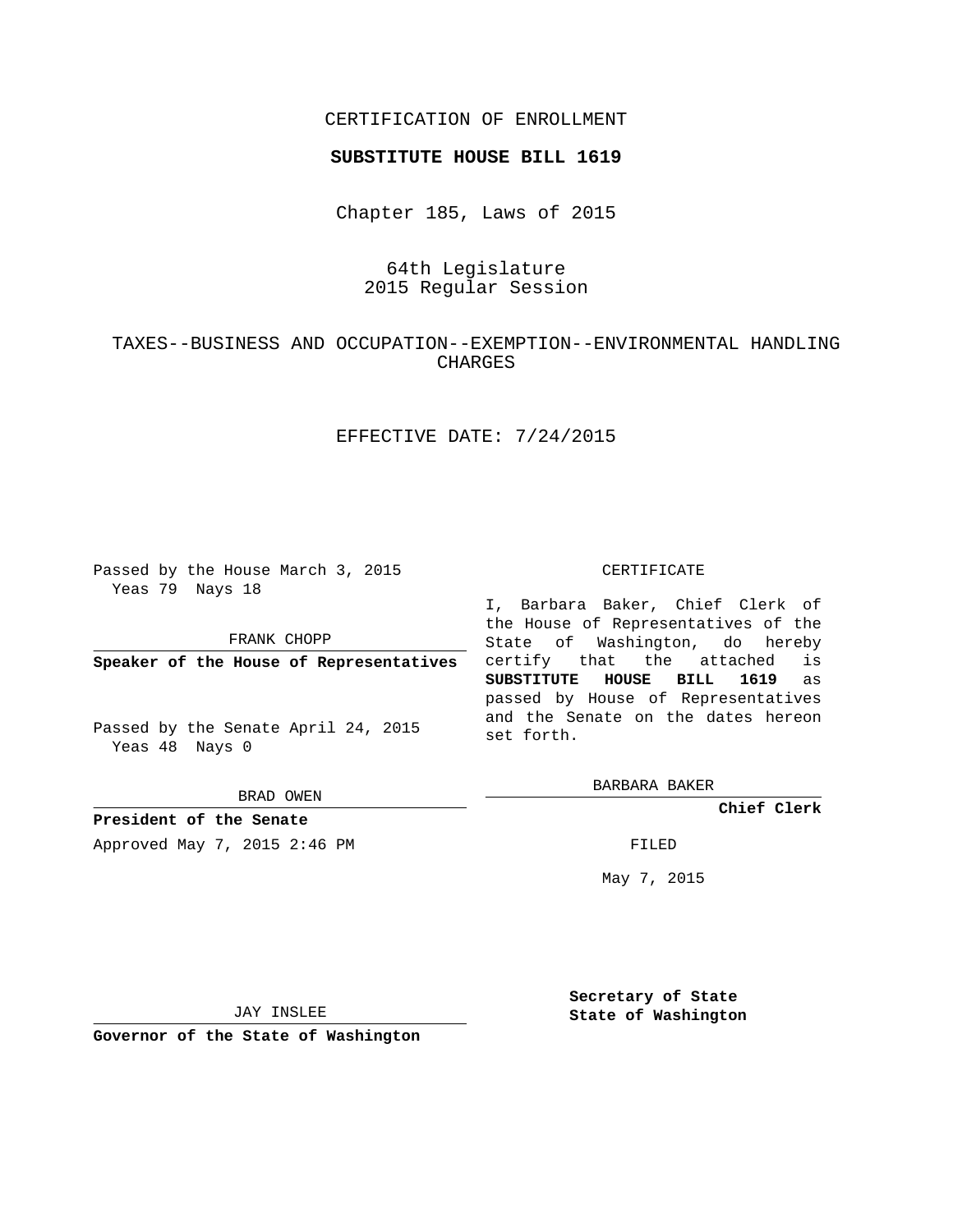## **SUBSTITUTE HOUSE BILL 1619**

Passed Legislature - 2015 Regular Session

**State of Washington 64th Legislature 2015 Regular Session**

**By** House Finance (originally sponsored by Representatives S. Hunt, Nealey, Fitzgibbon, and Pollet)

READ FIRST TIME 02/20/15.

1 AN ACT Relating to providing a business and occupation tax 2 exemption for environmental handling charges; adding a new section to 3 chapter 82.04 RCW; and creating a new section.

4 BE IT ENACTED BY THE LEGISLATURE OF THE STATE OF WASHINGTON:

 NEW SECTION. **Sec. 1.** The legislature finds that Engrossed Substitute House Bill No. 2246, enacted in 2014, created an environmental handling charge. However, the 2014 legislature did not intend for business and occupation taxes to be imposed on top of such charge. Therefore, the legislature intends to clarify that environmental handling charges are not subject to business and occupation taxation.

12 NEW SECTION. **Sec. 2.** A new section is added to chapter 82.04 13 RCW to read as follows:

14 (1) An exemption from the taxes imposed in this chapter is 15 provided for:

 (a) Producers, with respect to environmental handling charges added to the purchase price of mercury-containing lights either by the producer or a retailer pursuant to an agreement with the 19 producer;